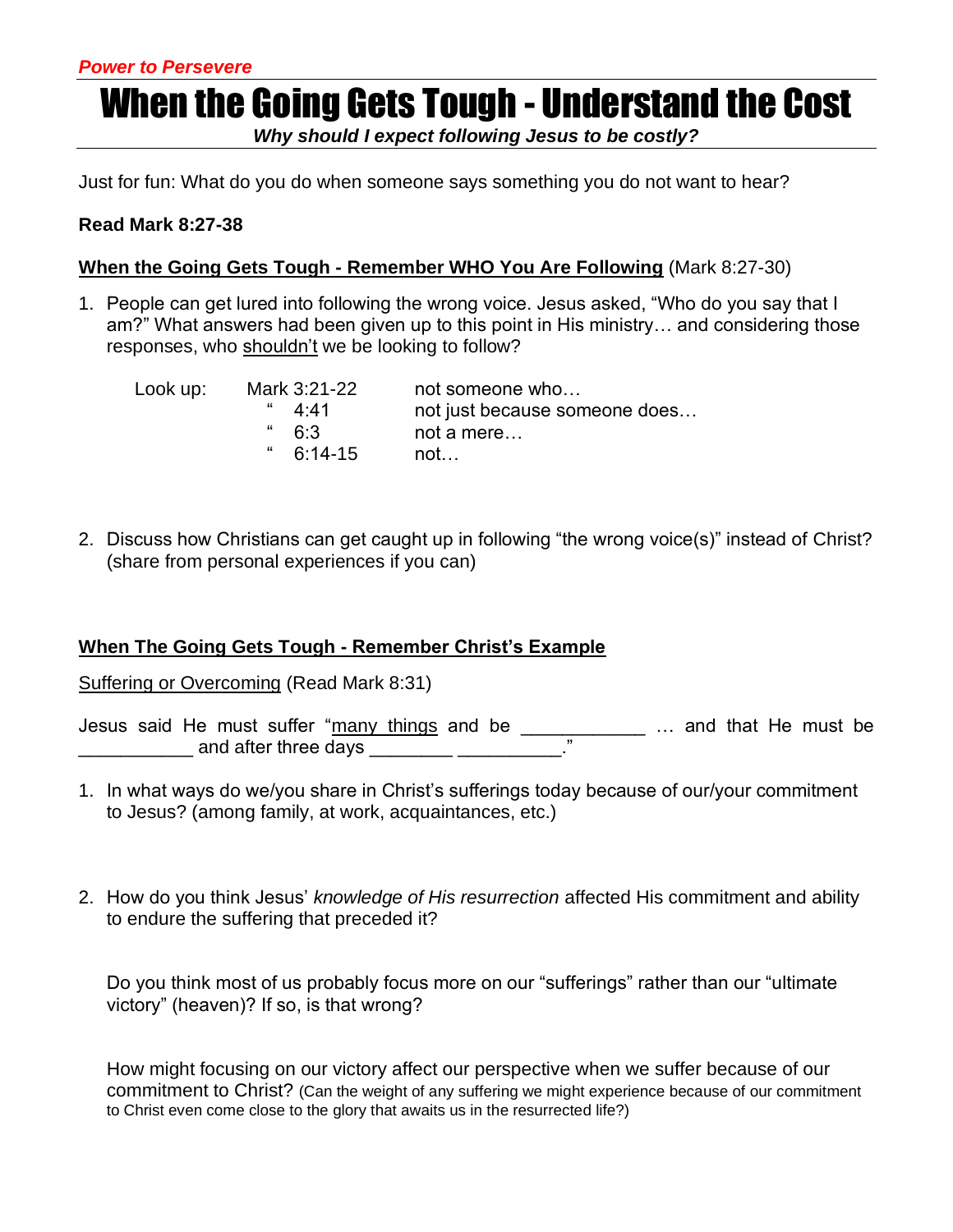# **Commitment or Compromise** (Read 8:32-33)

- 1. What are the chances that Christ was resisting Satan's temptation *to compromise doing the Father's will* when He rebuked Peter? Do you think this statement was addressed to Satan and/or Peter?
- 2. From personal experience, can you share a time when you were tempted to compromise what you knew was God's will for your life?

 Presently, are any of us facing a temptation to compromise doing what we know to be God's will . . . something that we might pray about?

# **When the Going Gets Tough - Say No to Self and Yes to God** (Mark 8:34-38)

- 1. What do you stand to lose by following Christ? What do you stand to gain?
- 2. Discuss how missionaries have had to apply today's lesson to their lives.

### **Review/Personal Application**

➢ What encouraged you most from this lesson?

**Care and Prayer:** How can we help one another through prayer?

 $\triangleright$  Is there any aspect(s) of self that you are struggling to overcome or die to?

# **LIFE Groups**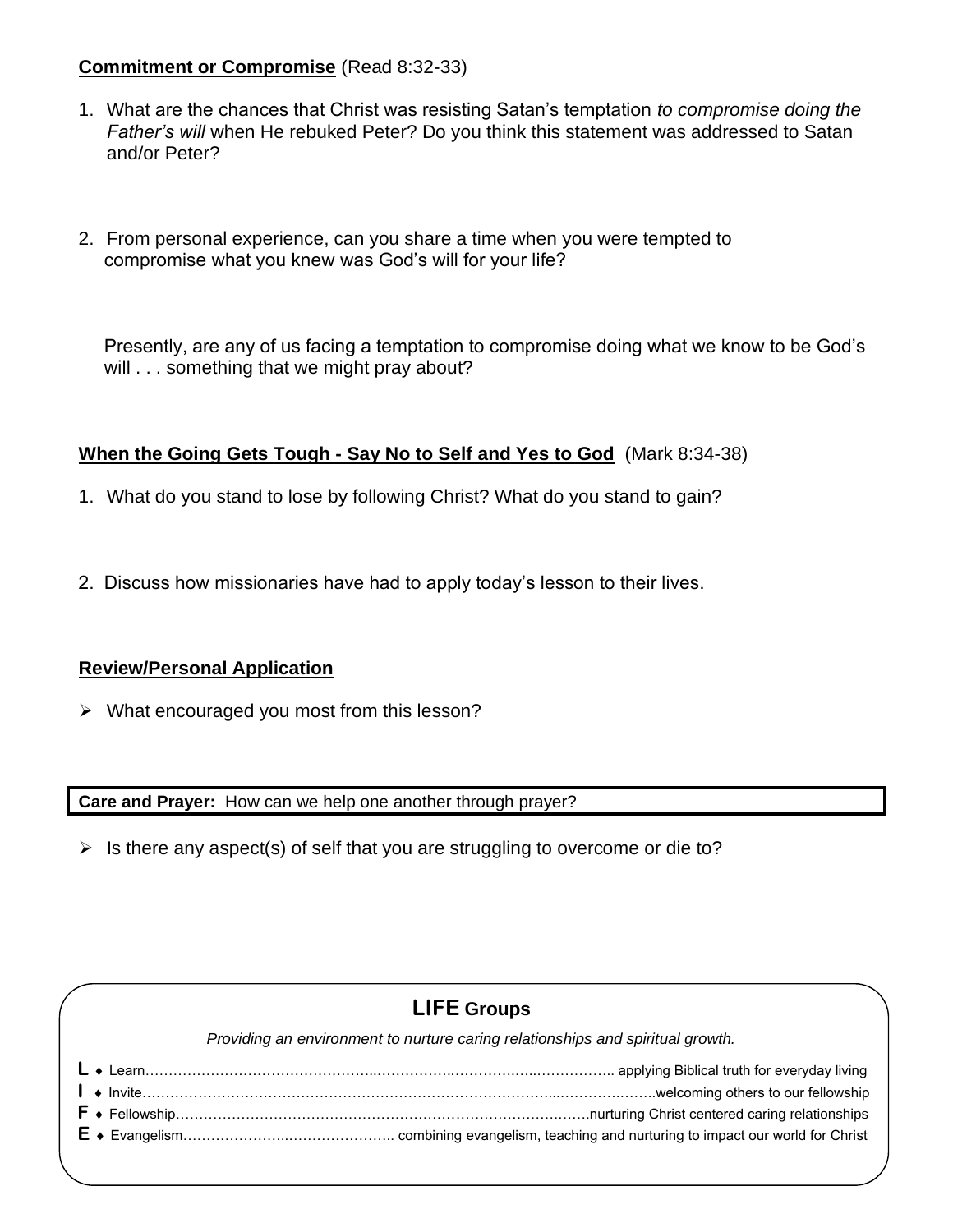# Remember the Cross - The Anchor of Our Devotion

*What did Jesus do for me by dying on the cross?*

*Just for fun:* What's something significant that you overlooked? e.g. a b-day, anniversary

READ Mark 15:16-41

**Jesus Accepted a Death sentence** (reread 15:21-24)

1. Why is Simon needed to carry Jesus' cross (see 14:65; 15:15,19)?

How might that have affected Simon?

Put yourself in Simon's sandals; how might you have felt?

- 2. Did Jesus have to die on the cross?
- 3. Why do you think Jesus may have refused to dull His senses as He paid the price for our salvation?
- 4. How do you think Jesus felt as He saw prophecy being fulfilled before His very eyes? (see Isaiah 53:12)

### **Jesus Endured Insults** (reread 15:25-32)

1. Identify those who mocked Jesus at the site of His crucifixion? How did they mock Him? (see also Luke 23:39-43)

Share an occasion when you were insulted or ridiculed because of your following Christ? How did you feel?

2. What can we learn from Jesus' refusal to exercise His power in the face of such vicious insults and hostility?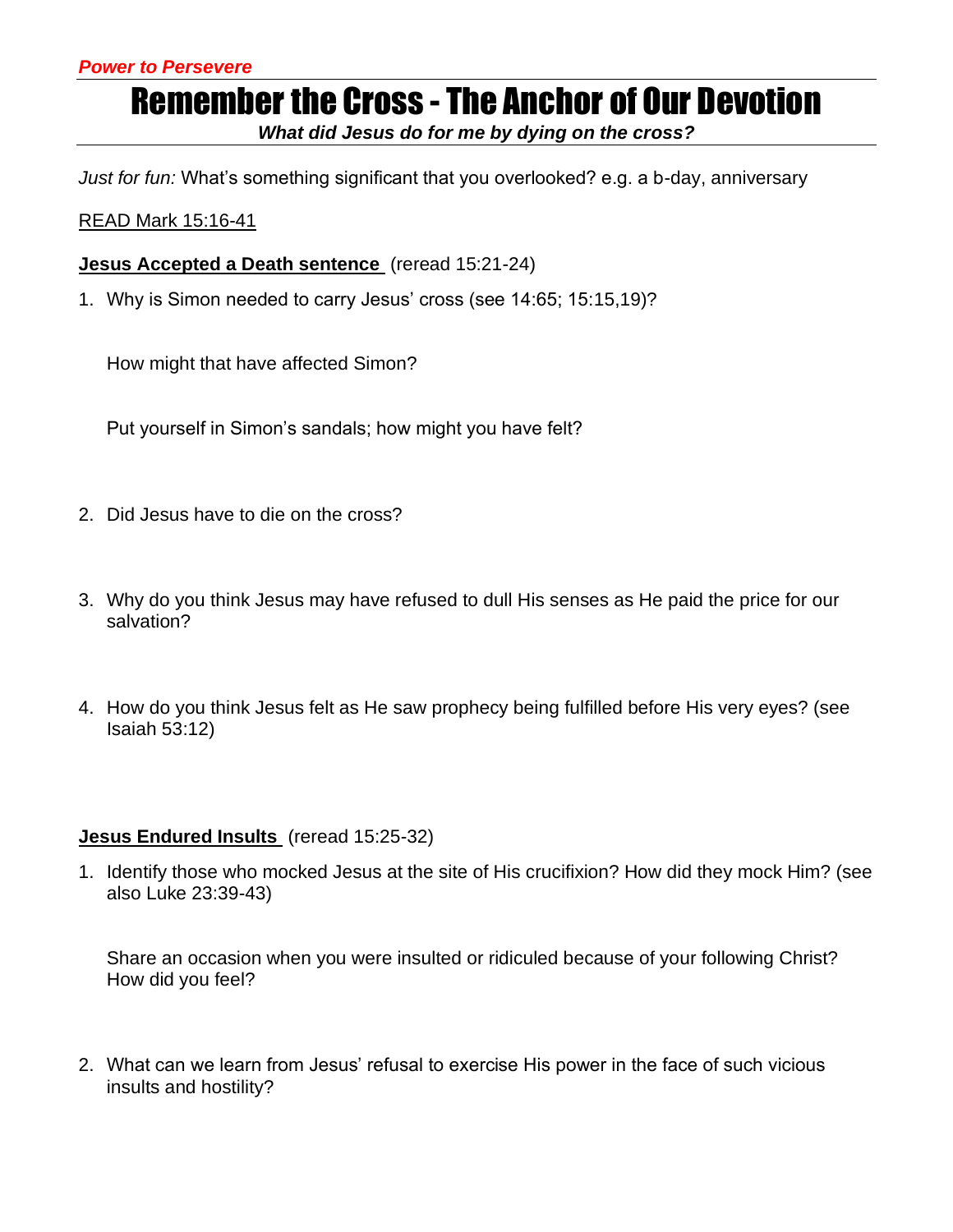## **Jesus experienced Forsakenness** (reread 15:33-34)

- 1. Describe in your own words what was happening at this moment.. the darkness, Jesus' emotions, what people were thinking… etc..
- 2. There are many people who have experienced painful abandonment in life. How can Jesus relate… what does this mean for believers (and unbelievers) today?

# **Jesus Showed He is God's Son** (reread 15:37-39)

1. What do you think God's action of tearing the temple veil in two from top to bottom meant?

How should this affect our view of prayer, the role of the temple and the sacrificial system, our relationship with God?

## **Personal Application:**

➢ What stands out most to you personally from this lesson?

### **Care and Prayer:** How can we help one another through prayer?

- ➢ Who in your life most needs to hear that all people have access to God through Christ?
	- A family member?
	- A neighbor?
	- A coworker?
	- A friend?

# **LIFE Groups**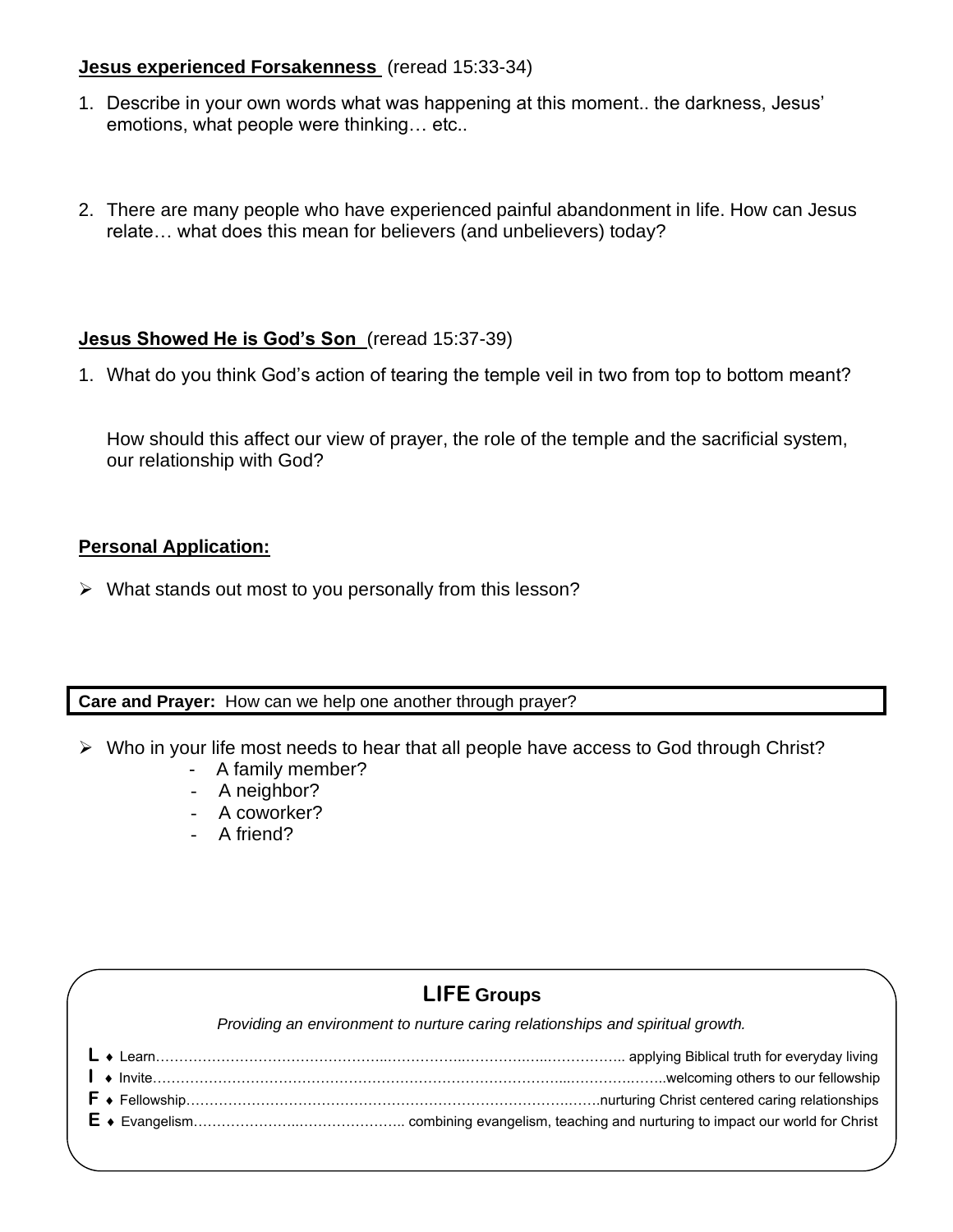# Without Compromise - Trust God to Help You

*How can I avoid compromising my commitment to Jesus?*

[Just for fun - If you could have any job in the world, what would it be?]

[READ Mark 10:17-31]

# **Evaluate Your Commitment / Surrender That Which Stands in the Way** (Reread 10:17-26)

1. How does the man's question (v.17) compare with what Jesus had just taught about the kingdom(v.15)?

What was his *assumption* about how one gains the kingdom?

What is Jesus trying to *drive home* by responding to the way the man addressed Him? (v.18)

- 2. Jesus quizzes the man on only a partial list of the Ten Commandments (see Exodus 20). How well might the man have obeyed the ones relating directly to God?
- 3. Why does Jesus command the man as He does (v. 21; see also 8:34)?

What does his response reveal which had been hidden by his good works? (v. 20)

- 4. On what basis is it possible for anyone to receive the kingdom? (see Eph. 2:8-9)
- 5. What kind of person might the rich young ruler be if he lived in our world today?

# **Trust God / Count on His Promised Inheritance Both Now and Eternally** (10:27-31)

1. By choosing his wealth over a relationship with Jesus, what was the rich man gaining? What was he losing?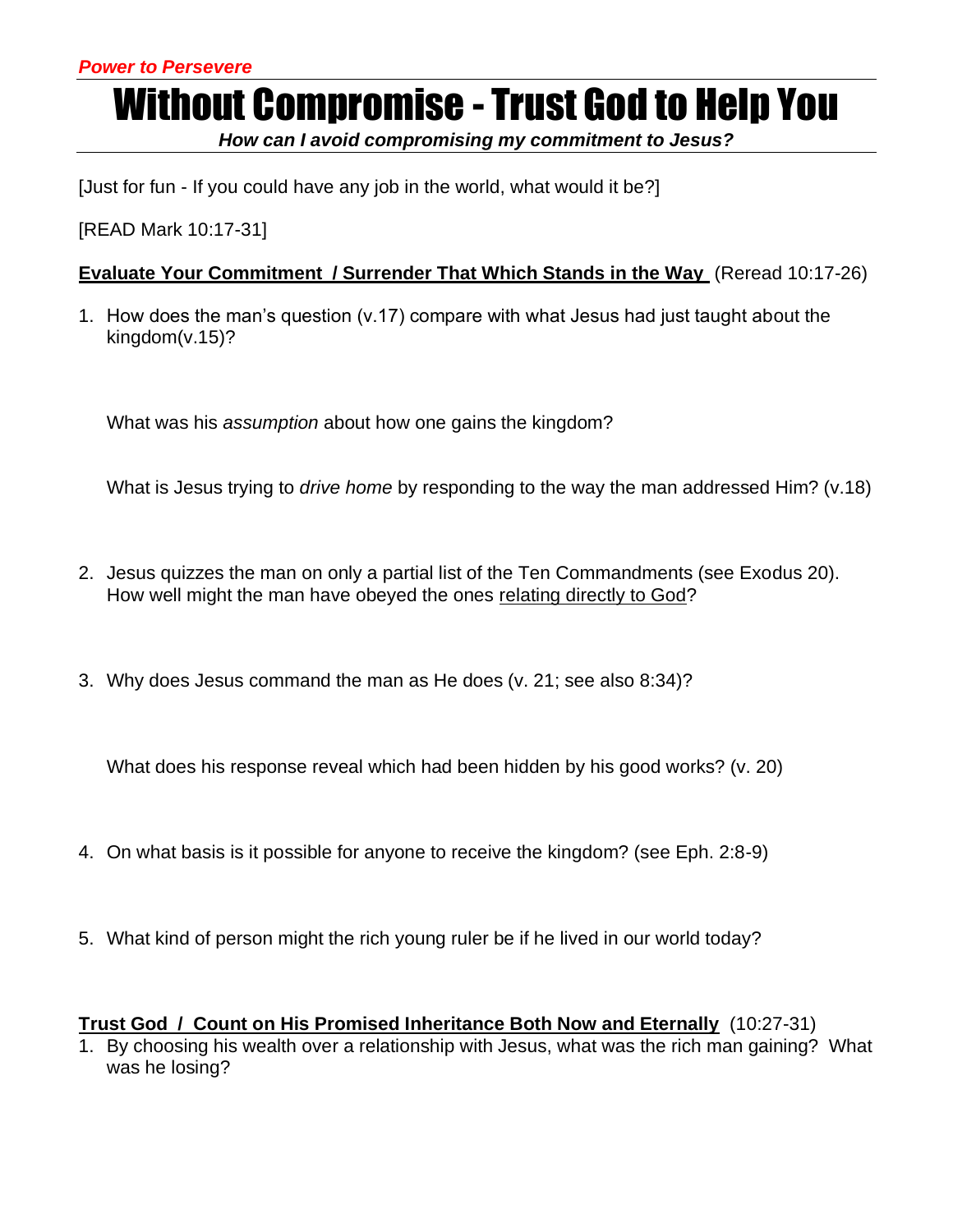- 2. Jesus "looked at him and loved him" and invited the man to follow him. Have you ever had to choose between material comforts and Christ's love? If so when?
- 3. Are you more like the rich young man or the children (vv.13-16) in terms of the way you approach God? Why?
- 4. How is the promise (vv. 29-30) to come true for believers?

How have you experienced the gift of the kingdom as described in these verses?

# **Review/Personal Application**

 $\triangleright$  What did I learn that I can use today?

**Care and Prayer:** How can we help one another through prayer?

# **LIFE Groups**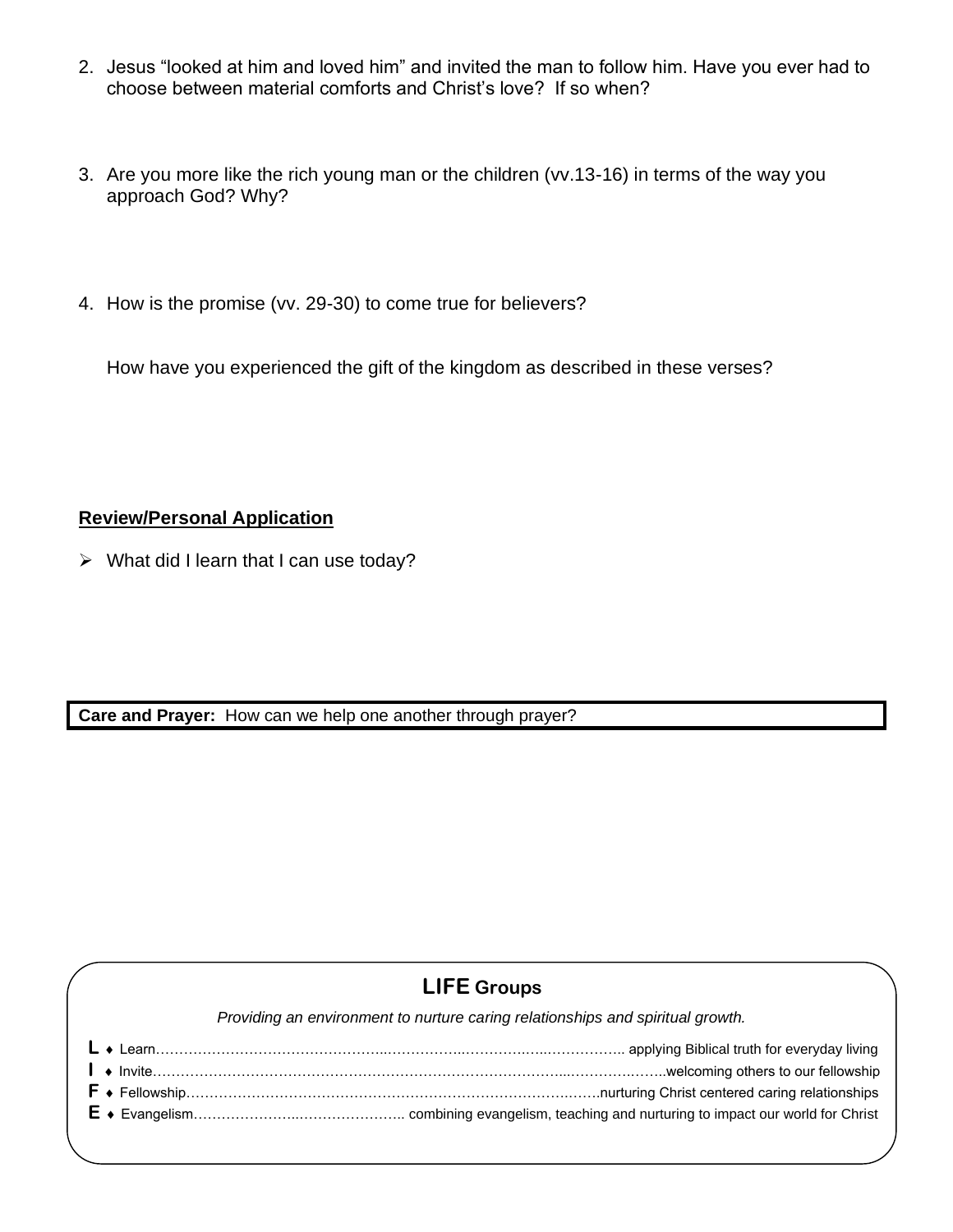# Signs of the End Times - Stay Focused

*What's so important about the 'end times'?*

\*Bible truth: Jesus calls believers to follow Him boldly even when their faith is tested by unsettling events

Just for fun: If you could take 2 things with you to heaven, what would they be?

# **READ: Mark 13:3-13: 32-37**

**Don't Be Fooled by Unsettling Events** (reread Mark 13:5-8)

- 1. What events are listed that tell of the end times?
- 2. Why do you suppose Jesus warned His disciples about difficult times ahead?
- 3. How does alarm over world situations and tragedies manifest itself *in your life*?

Why do you think Jesus tells us not to be "alarmed"?

# **Depend on the Holy Spirit** (reread 13:9-11)

1. Why do you think God allows His people to experience the embarrassment , pain, and suffering of persecution?

What do you think is the significance of Jesus' statement in verse 10?

Do you think it is possible that believers could hasten the coming of Christ by being more active in preaching the gospel to all nations? Why or why not?

2. What comfort and advocate will aid them (us) to endure their (our) trials? How . . . share an experience.

How could this promise (v. 11) cause "carelessness" in our Christian trials/witness?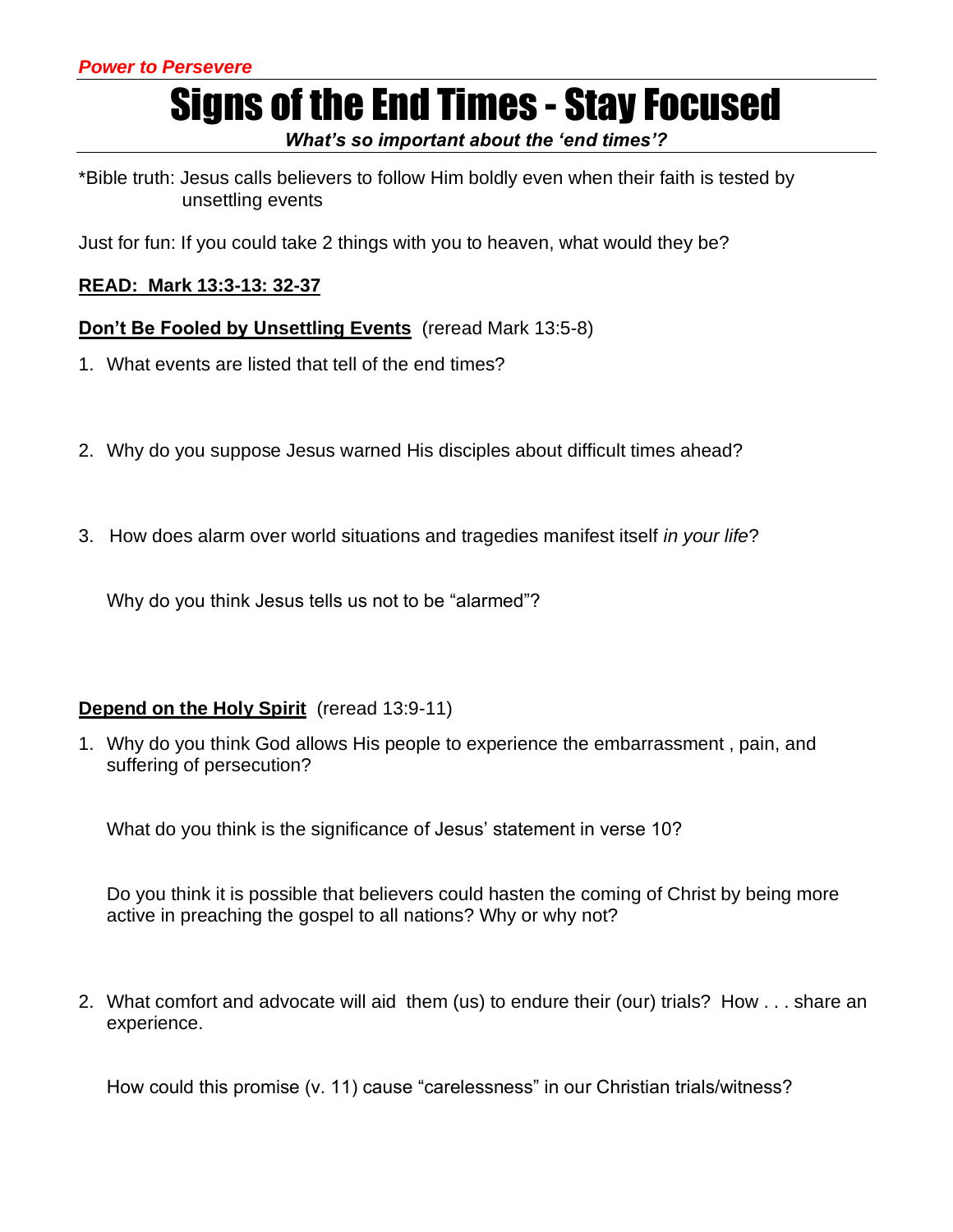# **Live in Light of the Lord's Promise** (reread 13:12-13)

- 1. What comfort and confidence can you draw from this promise?
- 2. How should believers relate to family members who are openly hostile to them because of their commitment to Christ?

## **Stay Alert** (reread 13:35-37)

- 1. Why do you suppose the Father has kept the time of Christ's return a secret (v.32)?
- 2. What is the point of "staying alert"… what is Jesus trying to communicate through this example?

# **Review/Personal Application:**

➢ What are some ways that believers can remain alert for the coming of the Lord?

**Care and Prayer:** How can we help one another through prayer?

# **LIFE Groups**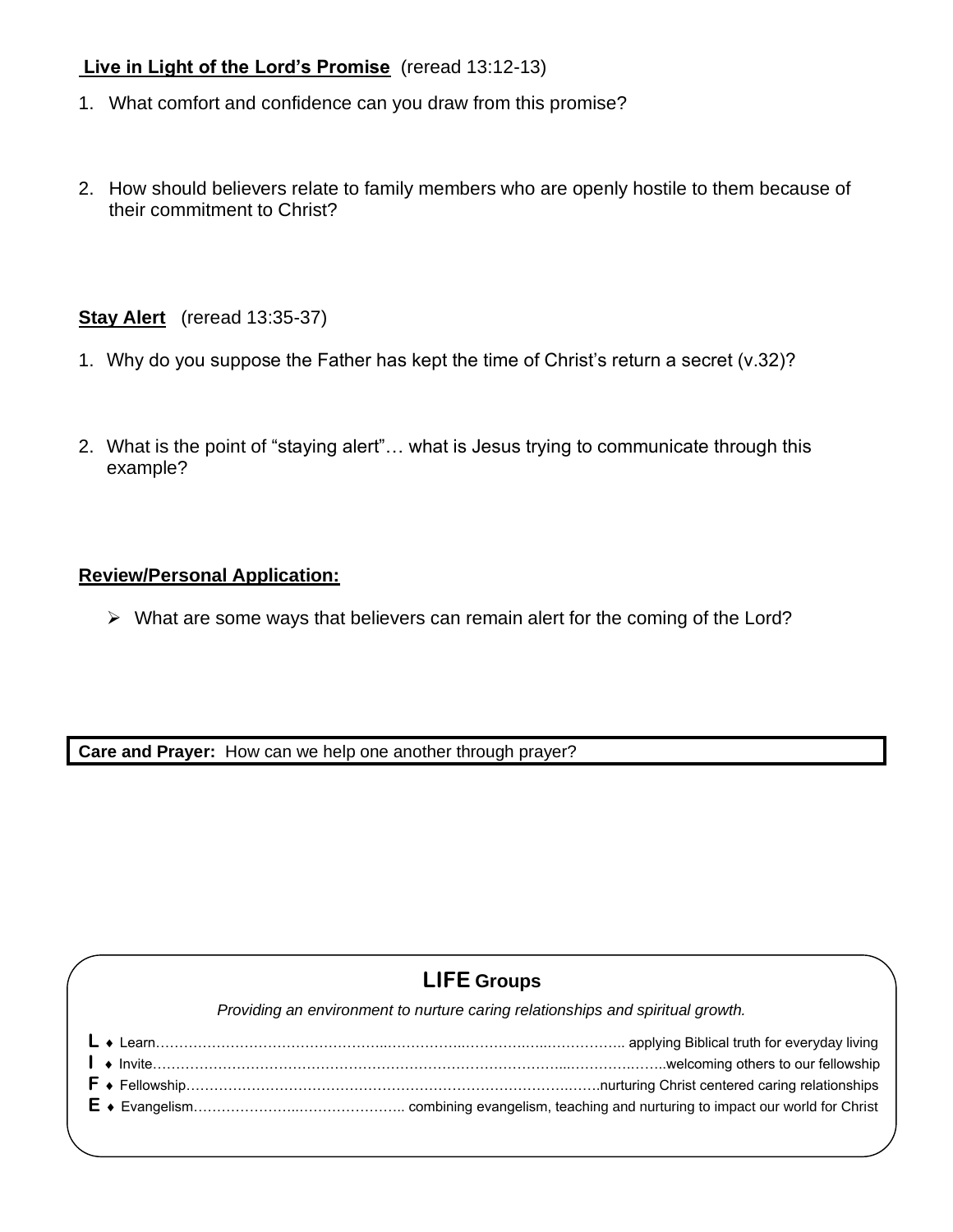# Jesus Lives

#### *How should that make a difference in my life?*

*Ice Breaker:* Share the most important thing that has happened to you this week.

### *READ 1 Corinthians 15:1-20*

#### **Easter Is About Salvation; Jesus Paved The Way** (reread 15:1-8)

5. Paul assures us that many people saw Jesus after His resurrection. Who were they? How were they affected by His rising from the dead?

6. Discuss what importance the resurrection of Jesus has when comparing Christianity with other religions.

7. Why is it important that we have regular "reminders" of the truths of the Gospel?

8. What are some of the struggles or challenges we are dealing with? How can we encourage one another through the reality of the resurrected Christ "living in you"?

### **Easter Is About Hope** (reread 15:9-20)

1. There are those in Corinth who were teaching that there is no resurrection. List the consequences Paul gives regarding those who deny the resurrection.